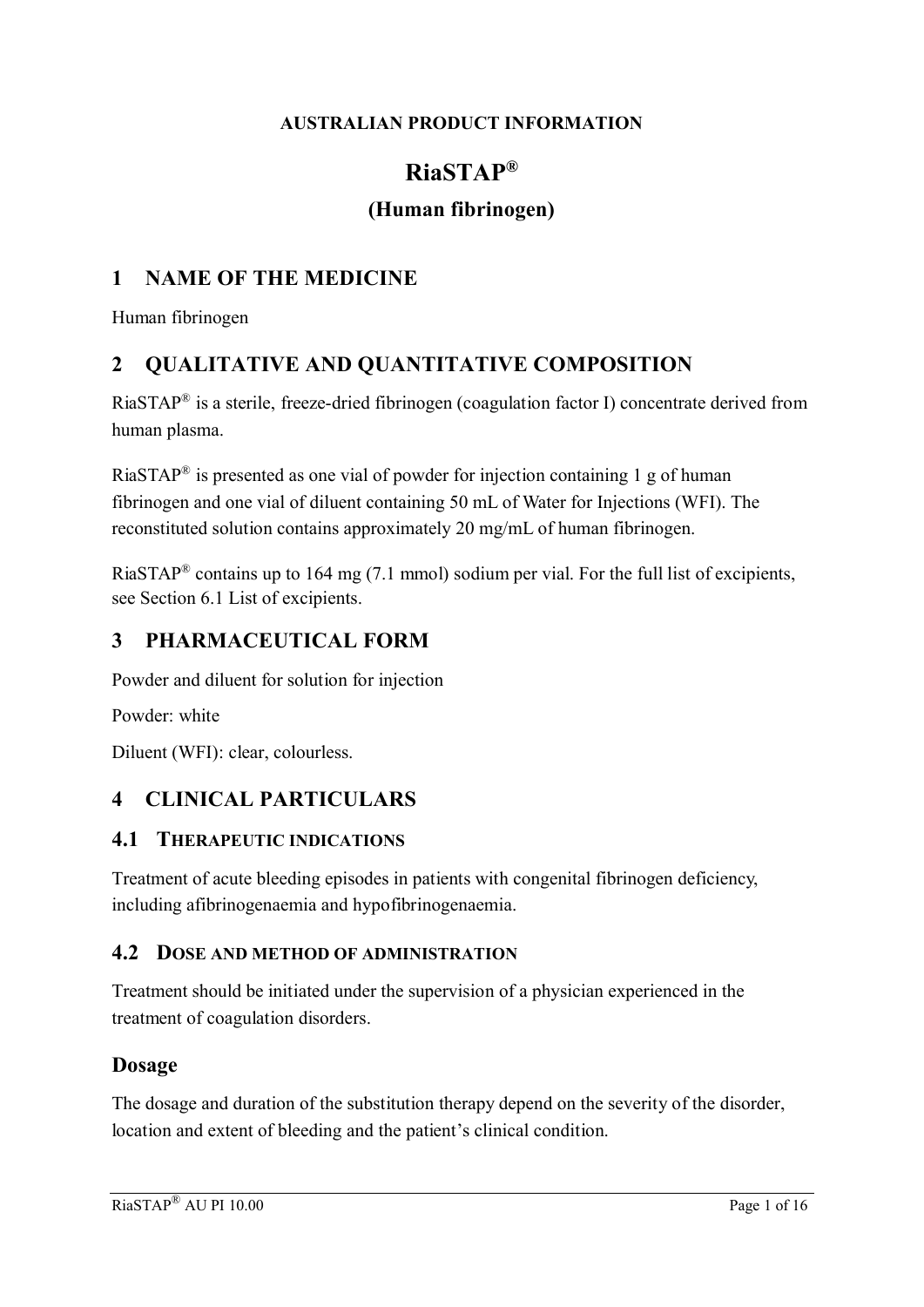The (functional) fibrinogen level should be determined in order to calculate individual dosage and the amount and frequency of administration should be determined on an individual patient basis by regular measurement of plasma fibrinogen level and continuous monitoring of the clinical condition of the patient and other replacement therapies used.

Only general dosage guidelines are given below. Normal plasma fibrinogen level is in the range of 2.0–4.5 g/L. The critical plasma fibrinogen level below which haemorrhages may occur is approximately 1.0 g/L.

Clinical data on the use of  $RiaSTAP^*$  in patients undergoing surgical procedures are very limited. In case of surgical intervention, precise monitoring of replacement therapy by coagulation assays is essential.

# *Initial dose*

If the patient's fibrinogen level is not known, the recommended dose is 70 mg per kg of body weight (BW) administered intravenously.

## *Subsequent dose*

The target level (1 g/L) for minor events (e.g. epistaxis, intramuscular bleeding or menorrhagia) should be maintained for at least three days. The target level (1.5 g/L) for major events (e.g. head trauma or intracranial haemorrhage) should be maintained for seven days.

| Dose of fibrinogen  | $=$ | [Target level $(g/L)$ - measured level $(g/L)$ ] |
|---------------------|-----|--------------------------------------------------|
| (mg/kg body weight) |     | $0.017$ (g/L per mg/kg body weight)              |

# *Dosage for neonates, infants and children*

Limited data from clinical studies regarding the dosage of RiaSTAP® in children are available. Resulting from these studies, as well as from long lasting clinical experience with fibrinogen products, dosage recommendations in the treatment of children are the same as for adults.

# **Reconstitution**

The procedures below are provided as general guidelines for preparation and reconstitution of RiaSTAP® .

Use aseptic technique when preparing and reconstituting RiaSTAP**®** .

Warm both the Water for Injections and RiaSTAP**®** in unopened vials to room or body temperature (not above 37°C).

Wash hands or use gloves before reconstituting the product.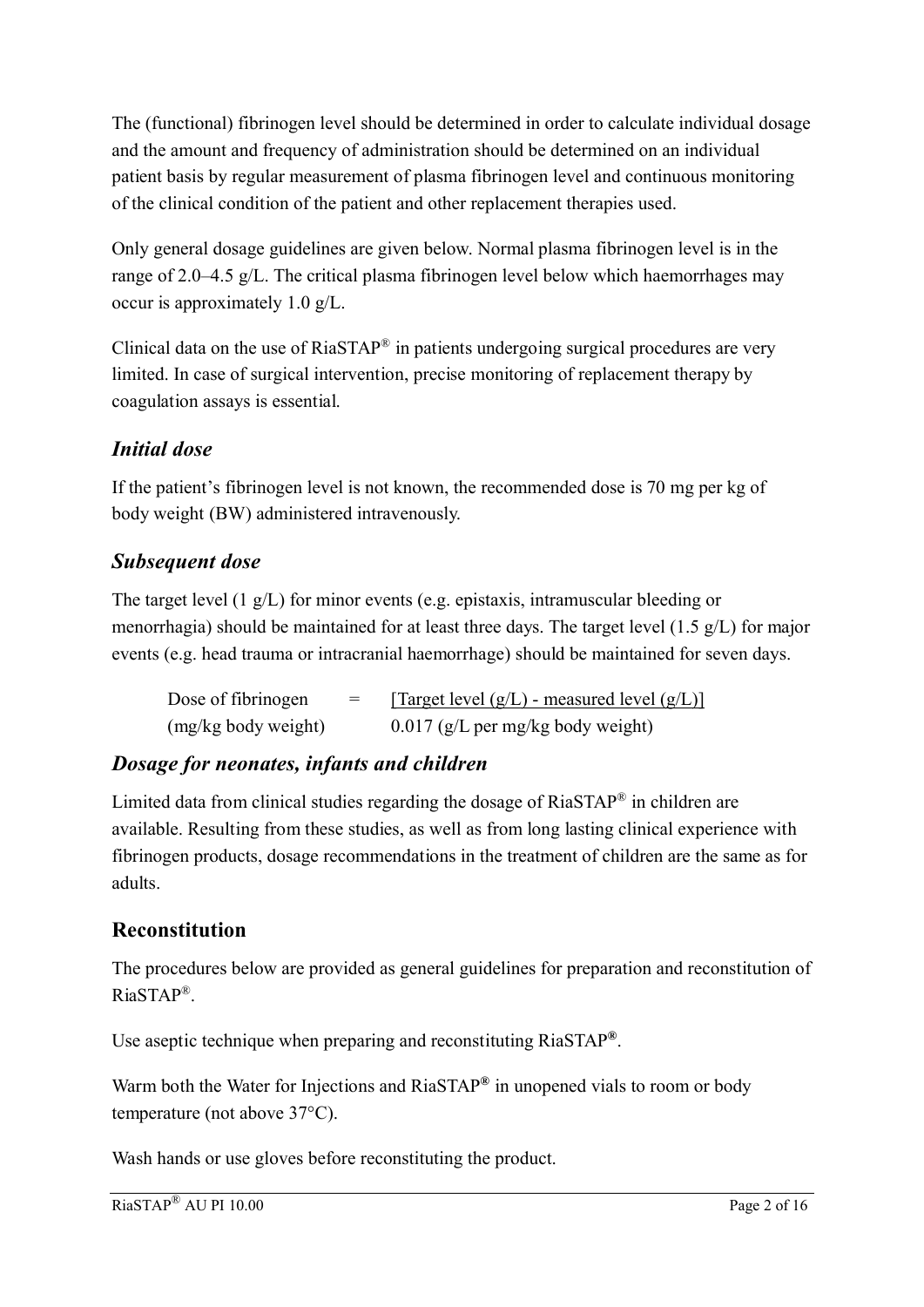1. Remove the cap from the RiaSTAP**®** vial to expose the central portion of the rubber stopper (Figure 1).



2. Clean the surface of the rubber stopper with an antiseptic solution and allow it to dry (Figure 2).





3. Remove the safety cap from one end of the provided transfer set and pierce the stopper of the RiaSTAP**®** vial (Figure 3).



4. Remove the safety cap from the other end of the transfer set, invert the Water for Injections (WFI) vial, apply gentle pressure to pierce the stopper and transfer the contents into the RiaSTAP**®** vial (Figure 4).

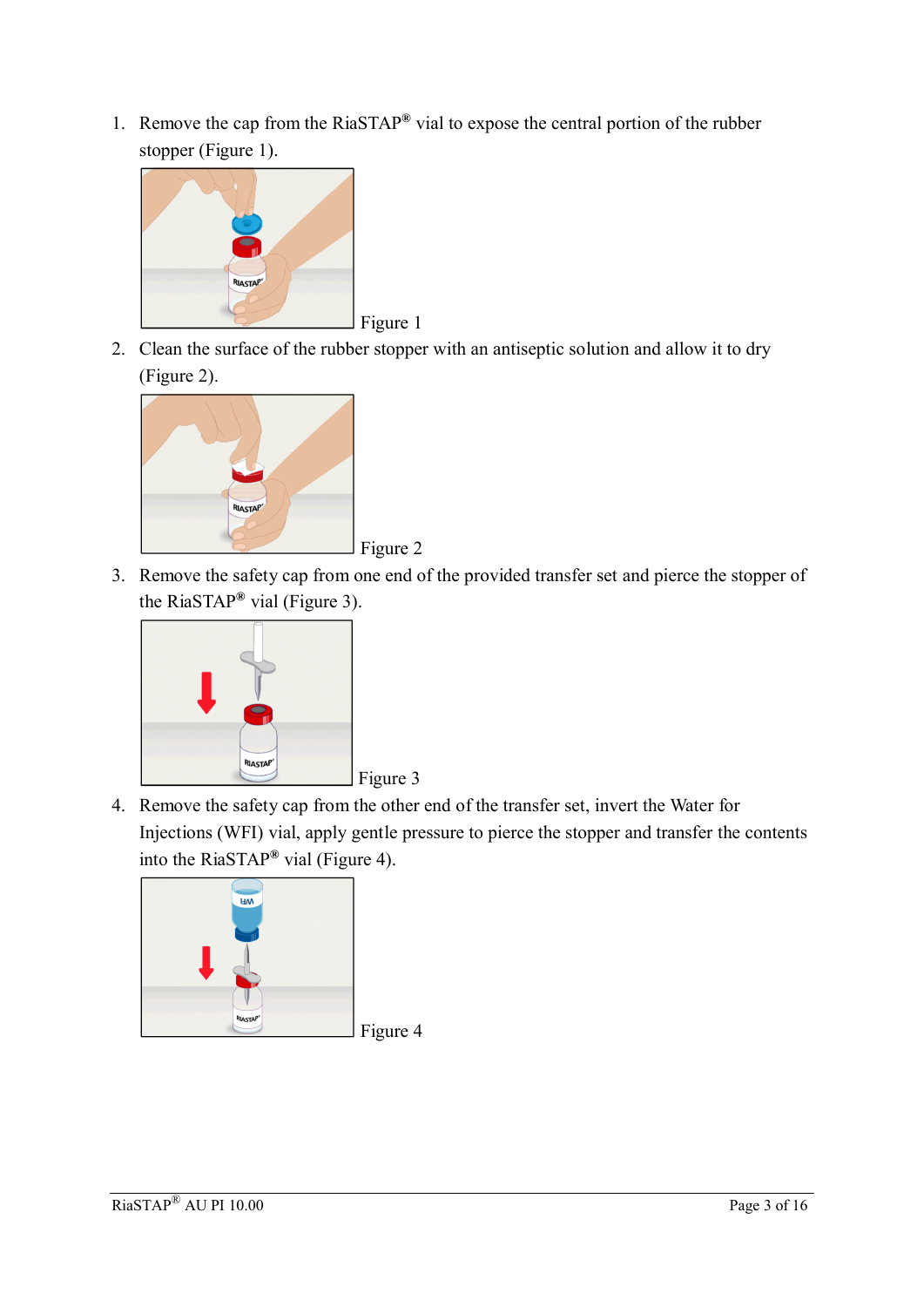- 5. Discard the WFI vial and remove the transfer set from the RiaSTAP**®** vial.
- 6. Gently swirl the RiaSTAP**®** vial to ensure the product is fully dissolved (Figure 5).



- Avoid shaking which causes formation of foam.
- The powder should be completely reconstituted within 15 minutes (generally 5 to 10) minutes).
- 7. Open the plastic blister containing the dispensing pin (Figure 6).



8. Take the provided dispensing pin and insert into the stopper of the vial with the reconstituted RiaSTAP**®** (Figure 7).



- 9. After the dispensing pin is inserted, remove the cap. After the cap is removed, do not touch the exposed surface.
- 10. Open the blister with the provided syringe filter (Figure 8).

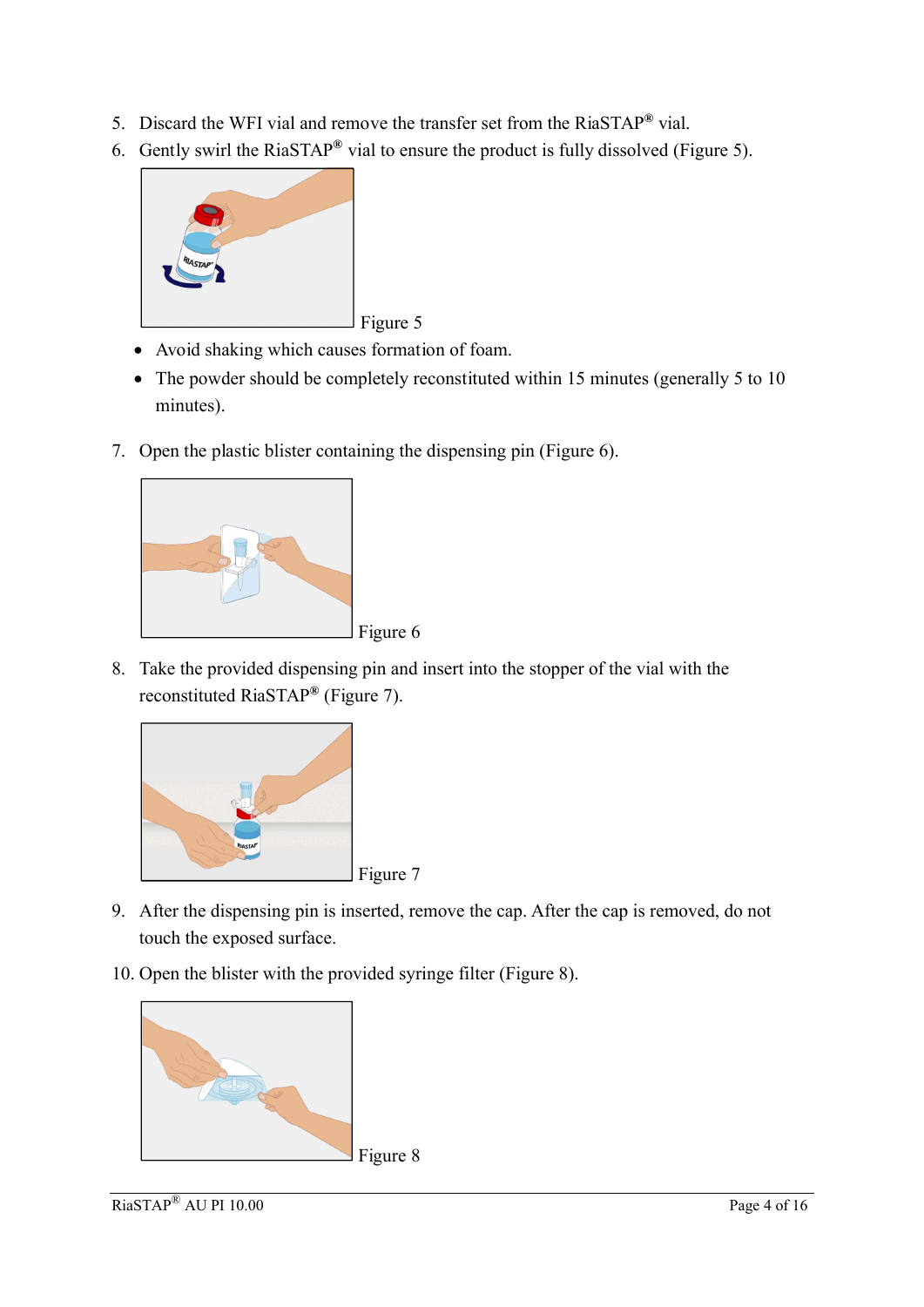11. Screw the syringe (not supplied) onto the filter (Figure 9).



12. Screw the syringe with the mounted filter onto the dispensing pin (Figure 10).



13. Draw the reconstituted RiaSTAP**®** into the syringe (Figure 11).



14. When completed, remove the syringe filter, dispensing pin and empty vial from the syringe, dispose of appropriately, and proceed with administration as usual.

After reconstitution, the RiaSTAP**®** solution should be colourless and clear to slightly opalescent. Inspect visually for particulate matter and discoloration prior to administration. Do not use if the solution is cloudy or contains particulates.

## **Administration**

Do not mix RiaSTAP**®** with other medicinal products or intravenous solutions. RiaSTAP**®** should be administered through a separate injection site.

Use aseptic technique when administering RiaSTAP**®** .

Administer RiaSTAP**®** at room temperature by slow intravenous injection at a rate not exceeding 5 mL per minute.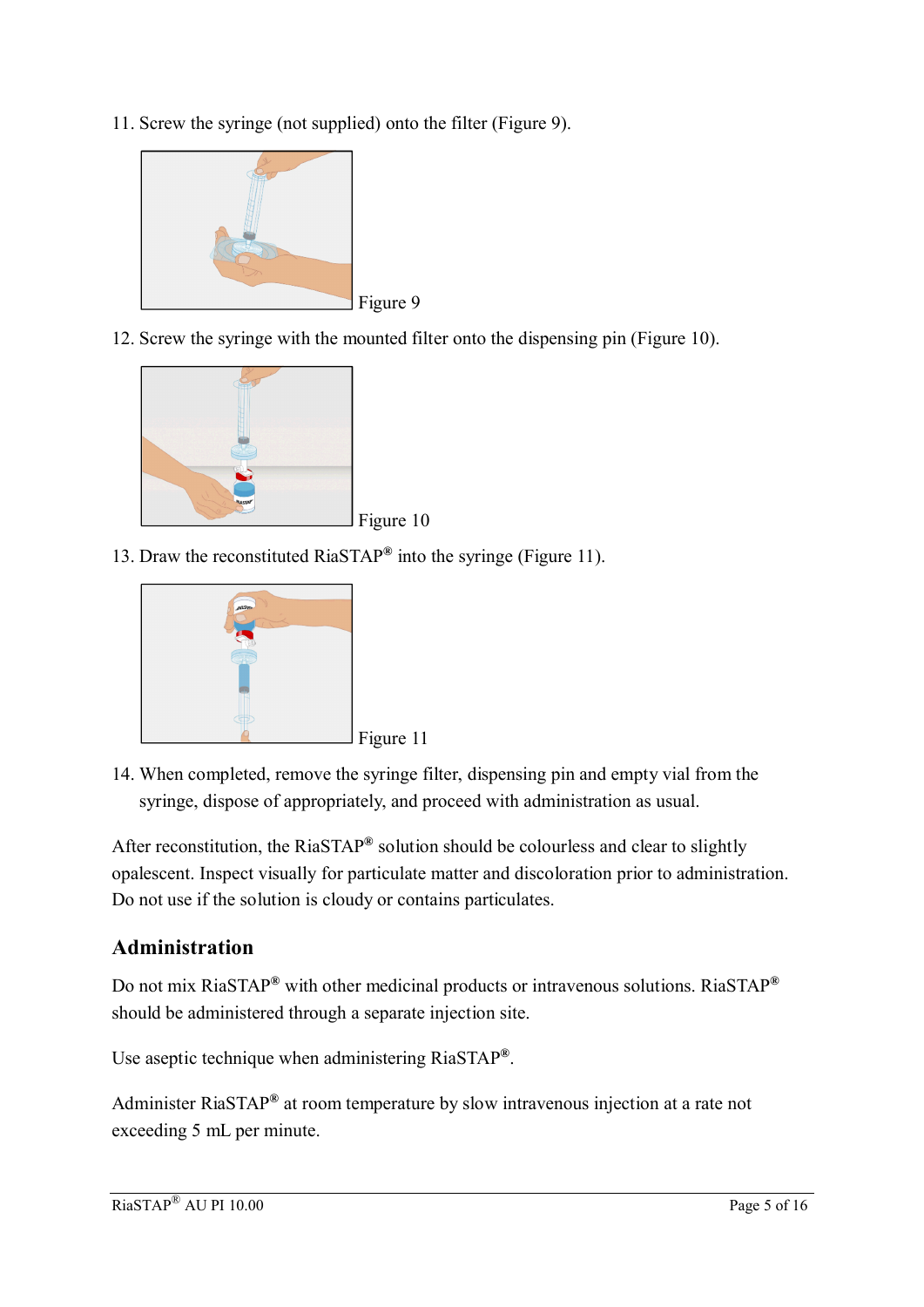It is strongly recommended that every time  $RiaSTAP^{\circledast}$  is administered to a patient, the name and batch number of the product are recorded in the patient notes in order to maintain a link between the patient and the batch of product.

**This product does not contain an antimicrobial preservative. To reduce microbiological hazard, the product should be used as soon as practicable after reconstitution. If it is not administered immediately, it must be stored below 25<sup>o</sup>C and used within 6 hours of reconstitution. The reconstituted solution should not be stored in the refrigerator. Any unused solution must be discarded appropriately. Use in one patient on one occasion only.**

## **4.3 CONTRAINDICATIONS**

Hypersensitivity to the active substances or to any of the excipients.

## **4.4 SPECIAL WARNINGS AND PRECAUTIONS FOR USE**

## **Thrombosis**

There is a risk of thrombosis when patients with congenital fibrinogen deficiency are treated with human fibrinogen particularly with high dose or repeated dosing. Thrombosis may occur spontaneously in patients with congenital fibrinogen deficiency with or without the use of fibrinogen replacement therapy. Patients given human fibrinogen should be observed closely for signs or symptoms of thrombosis.

Some patients with congenital dysfibrinogenaemia may have an increased tendency to thrombosis. The safety and efficacy of RiaSTAP® in the treatment of congenital dysfibrinogenaemia have not been established.

In patients with a history of coronary heart disease, or myocardial infarction, in patients with liver disease, in peri- or post-operative patients, in neonates, or in patients at risk of thromboembolic events (TEE) or disseminated intravascular coagulation, the potential benefit of treatment with RiaSTAP® should be weighed against the risk of thromboembolic complications. Caution and close monitoring should also be performed.

# **Allergic reactions**

If allergic or anaphylactic-type reactions occur, the injection/infusion should be stopped immediately. In case of anaphylactic shock, standard medical treatment for shock should be implemented.

In the case of replacement therapy with coagulation factors in other congenital deficiencies, antibody reactions (including inhibitor formation) have been observed, but there is currently no data with fibrinogen.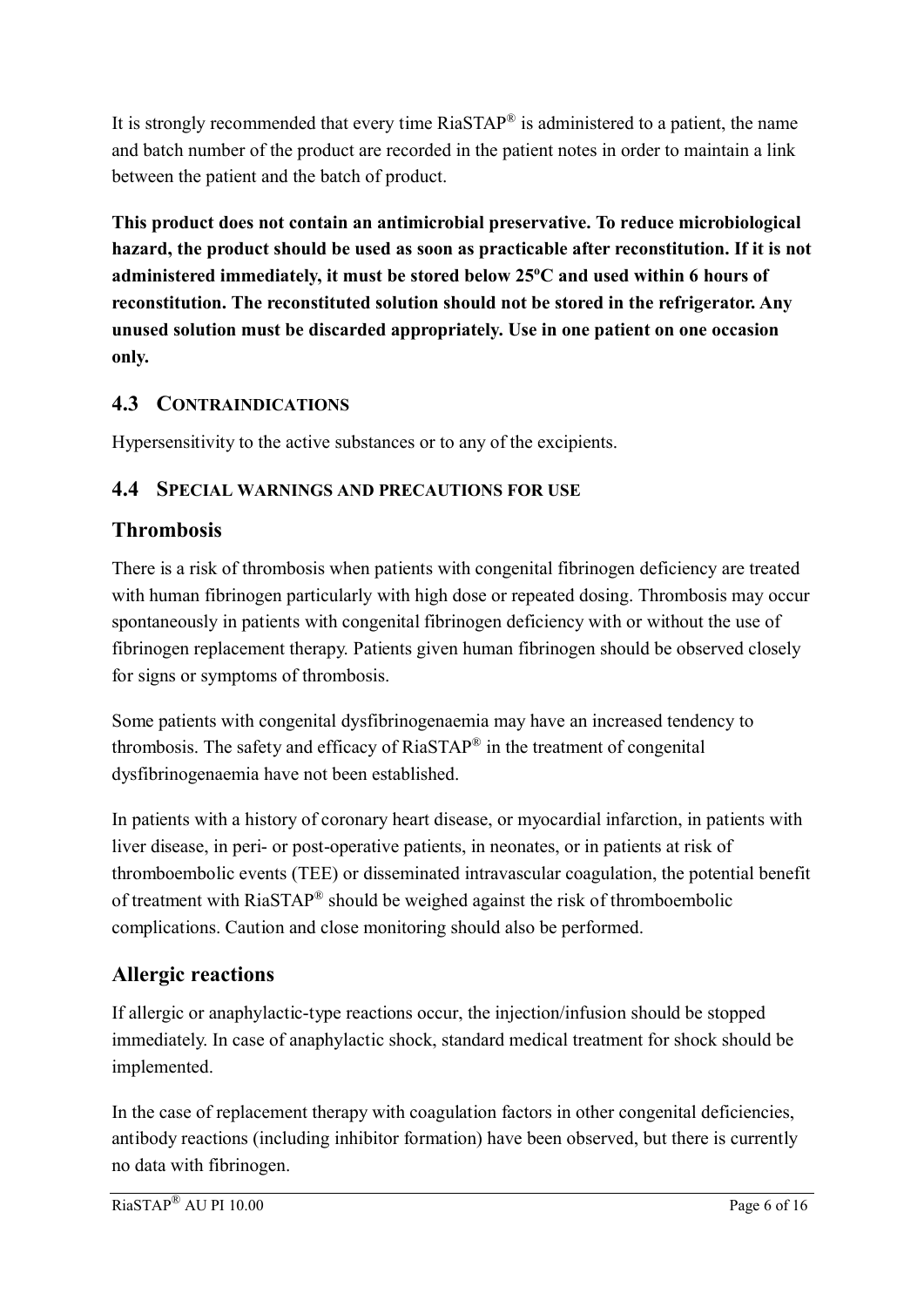### **Sodium**

RiaSTAP<sup>®</sup> contains up to 164 mg (7.1 mmol) sodium per vial. This correlates with 11.5 mg (0.5 mmol) sodium per kg body weight of the patient if the recommended initial dose of 70mg/kg body weight is applied. This is to be taken into consideration by patients on a controlled sodium diet.

Refer to Section 4.2 Dose and method of administration for further precautions regarding administration of RiaSTAP® .

## **Pathogen safety**

This product is made from human plasma. Products made from human plasma may contain infectious agents such as viruses that can cause disease. The risk that such products will transmit an infectious agent has been reduced by screening plasma donors for prior exposure to certain infectious agents and by testing for the presence of certain viral markers. In addition, the RiaSTAP<sup>®</sup> manufacturing process includes pasteurisation (60 $\degree$ C for 20 hours) and multiple precipitation and absorption steps as dedicated virus removal and inactivation procedures to reduce the possibility of virus transmission.

The measures taken are considered effective for enveloped viruses such as human immunodeficiency virus (HIV), hepatitis B virus (HBV) and hepatitis C virus (HCV), and for the non-enveloped virus hepatitis A virus (HAV).

The measures taken may be of limited value against non-enveloped viruses such as parvovirus B19. Parvovirus B19 infection may be serious for pregnant women (foetal infection) and for individuals with immunodeficiency or increased erythropoiesis (e.g. haemolytic anaemia).

Despite these measures, such products may still potentially transmit disease. There is also the possibility that other known or unknown infectious agents may be present in such products.

Vaccination for patients in receipt of medicinal products from human plasma should be considered where appropriate.

## **Use in the elderly**

The efficacy and safety of  $RiaSTAP^*$  in the elderly population has not been established in controlled clinical trials.

## **Paediatric use**

The efficacy and safety of RiaSTAP<sup>®</sup> in the paediatric population has not been established in controlled clinical trials.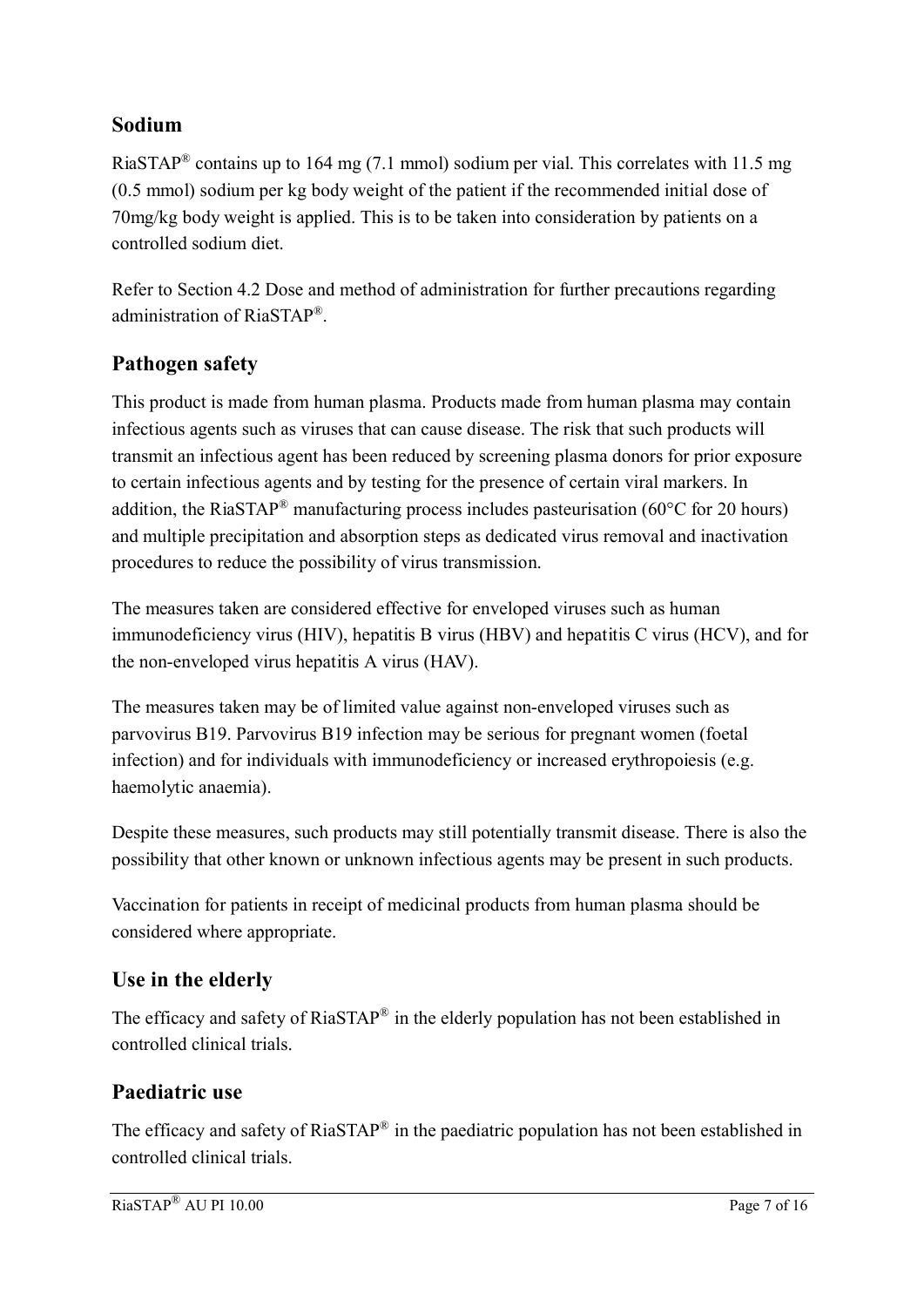## **Effects on laboratory tests**

Human fibrinogen is an endogenous plasma protein so no specific effects on laboratory tests are anticipated.

# **4.5 INTERACTIONS WITH OTHER MEDICINES AND OTHER FORMS OF INTERACTIONS**

The interaction of RiaSTAP<sup>®</sup> with other drugs has not been established in appropriate studies.

#### **4.6 FERTILITY, PREGNANCY AND LACTATION**

### **Effects on fertility**

There are no data on fertility available.

### **Use in pregnancy**

Animal reproduction studies have not been conducted with RiaSTAP® . Since the active substance is of human origin, it is catabolised in the same manner as the patient's own protein. These physiological constituents of the human blood are not expected to induce adverse effects on reproduction or on the foetus.

The safety of human plasma fibrinogen products for use in human pregnancy has not been established in controlled clinical trials.

Clinical experience with fibrinogen products in the treatment of obstetric complications suggests that no harmful effects on the course of the pregnancy or health of the foetus or the neonate are to be expected.

### **Use in lactation**

It is unknown whether RiaSTAP<sup>®</sup> is excreted in human milk. The safety of human plasma fibrinogen products for use during lactation has not been established in controlled clinical trials.

A risk to the suckling child cannot be excluded. A decision must be made whether to discontinue breast-feeding or to discontinue/abstain from RiaSTAP® therapy taking into account the benefit of breast-feeding for the child and the benefit of therapy for the woman.

### **4.7 EFFECTS ON ABILITY TO DRIVE AND USE MACHINES**

 $RiaSTAR^®$  has no or negligible influence on the ability to drive and use machines.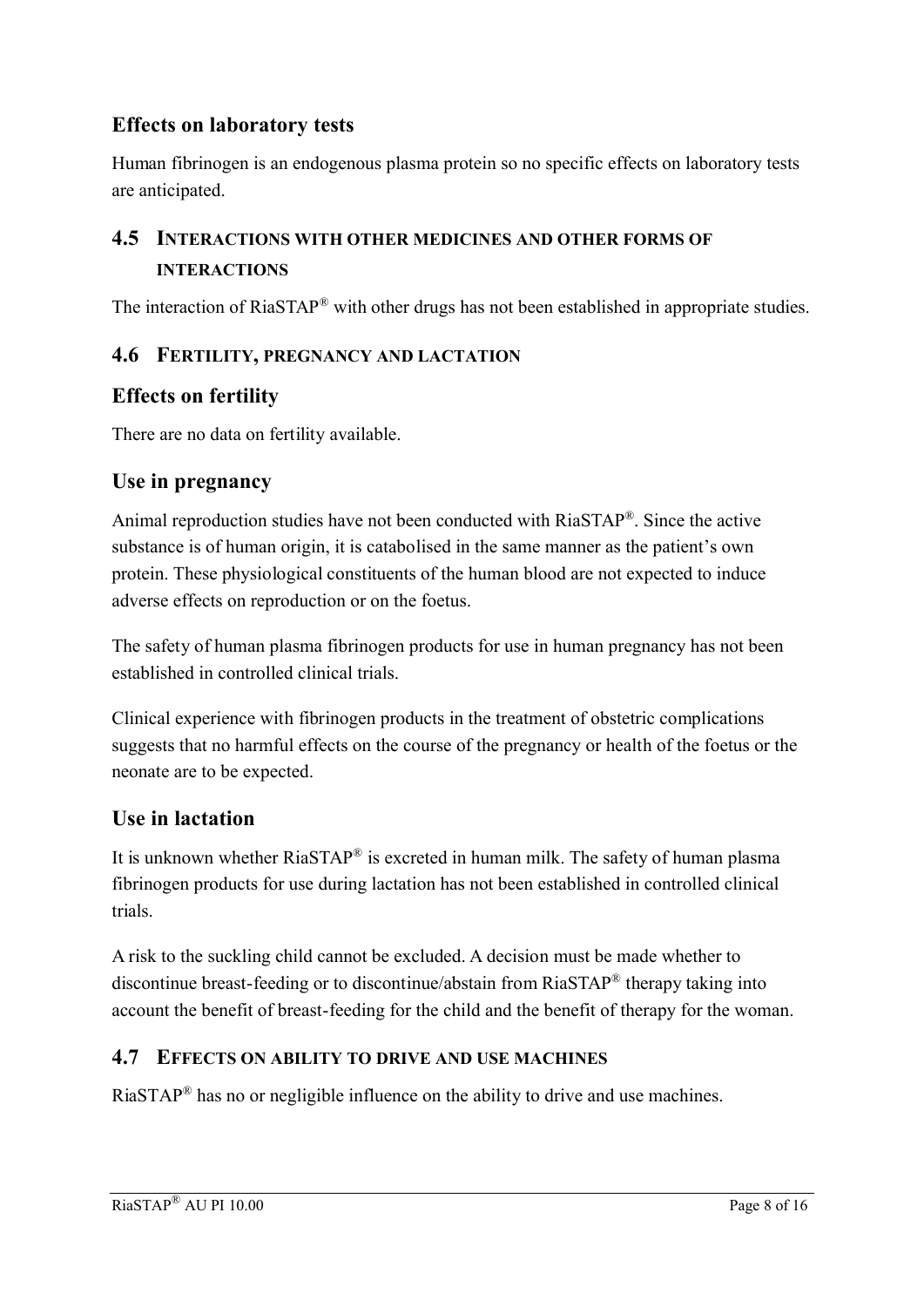### **4.8 ADVERSE EFFECTS (UNDESIRABLE EFFECTS)**

### **Summary of the safety profile**

Allergic or anaphylactic type reactions have been uncommonly observed. The events reported in association with allergic/anaphylactic reactions include generalised urticarial, rash, dyspnoea, tachycardia, nausea, vomiting, chills, pyrexia, chest pain, cough, blood pressure decreased, and anaphylactic shock (see Section 4.4 Special warnings and precautions for use).

The risk of TEE following the administration of fibrinogen concentrate (see Section 4.4 Special warnings and precautions for use) as determined in clinical trials is further described in **Table 1**.

Pyrexia has been very commonly observed.

## **Tabulated list of adverse reactions**

**Table 1** combines the adverse reactions identified from clinical trials and post-marketing experience. Frequencies presented in the table have been based on pooled analyses across two company sponsored clinical trials performed in aortic surgery with or without other surgical procedures according to the following convention: very common ( $\geq$ 1/10); common ( $\geq$ 1/100 to <1/10); uncommon ( $\geq$ 1/1000 to <1/100); rare ( $\geq$ 1/10,000 to <1/1000); very rare  $(\leq 1/10,000)$  or unknown (cannot be estimated from the available data).

The calculated frequency is based on crude incidence rates without considering the frequency of the comparator arm. It should be noted that in the clinical trials included in the analysis, the incidence of TEEs was higher in the placebo arm. In view of the fact that these trials were conducted in only the narrow population of aortic surgery with or without other surgical procedures, adverse drug reaction rates observed in these trials may not reflect the rates observed in clinical practice and are unknown for clinical settings outside the studied indication.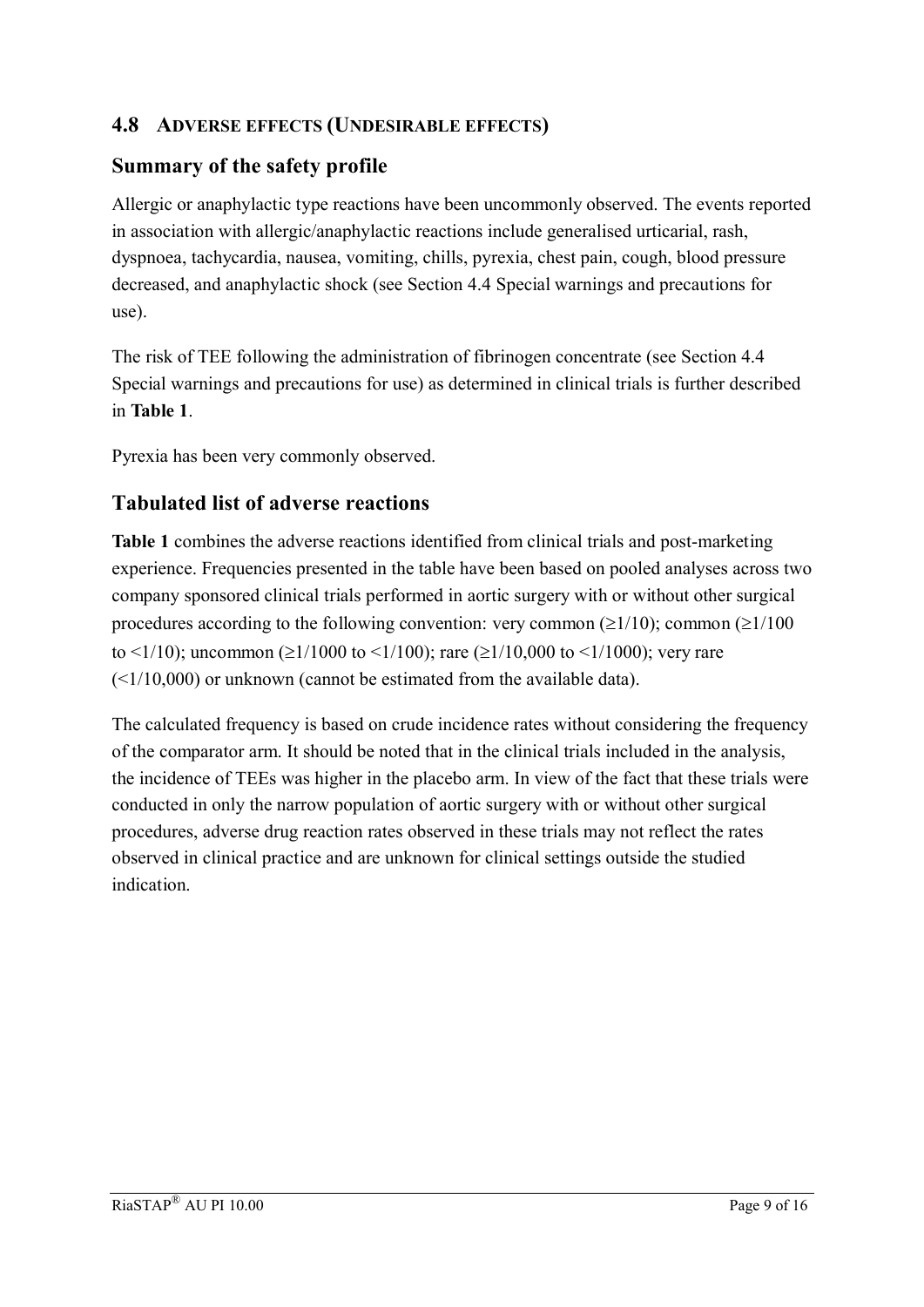| <b>MedDRA System, Organ,</b><br>Class (SOC)             | Undesirable<br>effects             | <b>Frequency (In aortic</b><br>surgery with or without<br>other surgical<br>procedures) |
|---------------------------------------------------------|------------------------------------|-----------------------------------------------------------------------------------------|
| Immune system disorders                                 | Allergic or anaphylactic reactions | Uncommon                                                                                |
| Vascular disorders                                      | Thromboembolic events*             | $Common**$                                                                              |
| General disorders and<br>administration site conditions | Pyrexia                            | Very common                                                                             |

#### **Table 1: List of adverse drug reactions (ADRs)**

\* Isolated cases have been fatal.

\*\* Based on results of two clinical trials (aortic surgery with or without other surgical procedures), the pooled incidence rate of thromboembolic events was lower in fibrinogen treated subjects compared with placebo.

#### **Description of selected adverse reactions**

The first study is a Phase II study of fibrinogen concentrate human (FCH) compared with placebo (saline) in subjects with acute bleeding while undergoing aortic repair surgery. The second study is a Phase III study of FCH versus placebo (saline) to control bleeding during complex cardiovascular surgery. In the first study  $(N = 61)$ , TEE occurred similarly in fibrinogen and placebo groups. In the second study  $(N = 152)$ , TEE occurred more frequently in the placebo group than in the FCH group.

|  | Table 2: Pooled incidence rate of listed ADRs from company sponsored clinical trials |  |  |  |
|--|--------------------------------------------------------------------------------------|--|--|--|
|  |                                                                                      |  |  |  |

| <b>ADRs</b>                       | FCH $(N = 107)$ | Placebo ( $N = 106$ ) |
|-----------------------------------|-----------------|-----------------------|
| Pyrexia                           | 11 $(10.4\%)$   | $5(4.7\%)$            |
| Thromboembolic events             | $8(7.4\%)$      | 11 $(10.4\%)$         |
| Allergic or anaphylactic reaction | $1(0.9\%)$      |                       |

For safety with respect to transmissible agents, refer to Pathogen safety in Section 4.4 Special warnings and precautions for use.

## **Reporting suspected adverse effects**

Reporting suspected adverse reactions after registration of the medicinal product is important. It allows continued monitoring of the benefit-risk balance of the medicinal product. Healthcare professionals are asked to report any suspected adverse reactions at www.tga.gov.au/reporting-problems.

### **4.9 OVERDOSE**

In order to avoid overdose, regular monitoring of the plasma level of fibrinogen during therapy is indicated.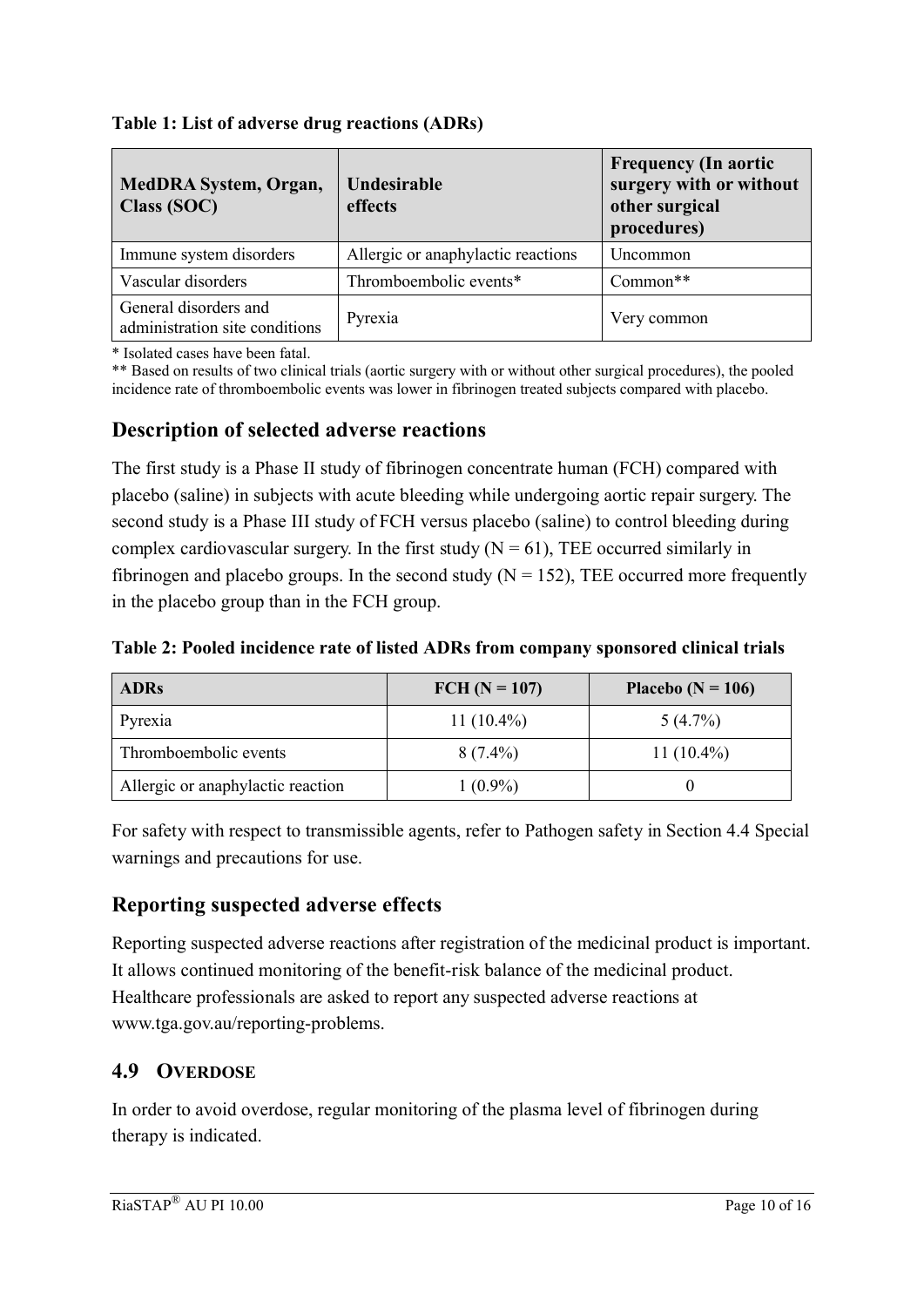In case of overdose, the risk of development of thromboembolic complications is enhanced.

For information on the management of overdose, contact the Poisons Information Centre on 13 11 26 (Australia).

# **5 PHARMACOLOGICAL PROPERTIES**

### **5.1 PHARMACODYNAMIC PROPERTIES**

### **Mechanism of action**

Human fibrinogen in the presence of thrombin, activated coagulation factor XIII (FXIIIa) and calcium ions is converted into a stable and elastic three-dimensional fibrin haemostatic clot.

The administration of human fibrinogen concentrate provides an increase in plasma fibrinogen level and can temporarily correct the coagulation defect of patients with fibrinogen deficiency. The product is administered intravenously and is immediately available in a plasma concentration corresponding to the dosage administered.

# **Clinical trials**

# *Efficacy and safety*

The pharmacokinetic study evaluated the single-dose pharmacokinetics and maximum clot firmness (MCF) in subjects with afibrinogenaemia. MCF was determined by thromboelastometry (ROTEM) testing. MCF was measured to demonstrate functional activity of replacement fibrinogen when a fixed dose of RiaSTAP® was administered. Clot firmness is a functional parameter that depends on: activation of coagulation, fibrinogen content of the sample and polymerisation/crosslinking of the fibrin network. Thromboelastometry has been shown to be a functional marker for the assessment of fibrinogen content and for the effects of fibrinogen supplementation on clinical efficacy.

For each subject, the MCF was determined before (baseline) and one hour after the single dose administration of RiaSTAP®. RiaSTAP® was found to be effective in increasing clot firmness in patients with congenital fibrinogen deficiency (afibrinogenaemia) as measured by thromboelastometry. The study results demonstrated that the MCF values were significantly higher after administration of RiaSTAP® than at baseline (see **Table 3**). The mean change from pre-infusion to 1 hour post-infusion was 8.9 mm in the primary analysis (9.9 mm for subjects <16 years old and 8.5 mm for subjects  $\geq$ 16 to <65 years old). The mean change in MCF values closely approximated the levels expected from adding known amounts of fibrinogen to plasma *in vitro*.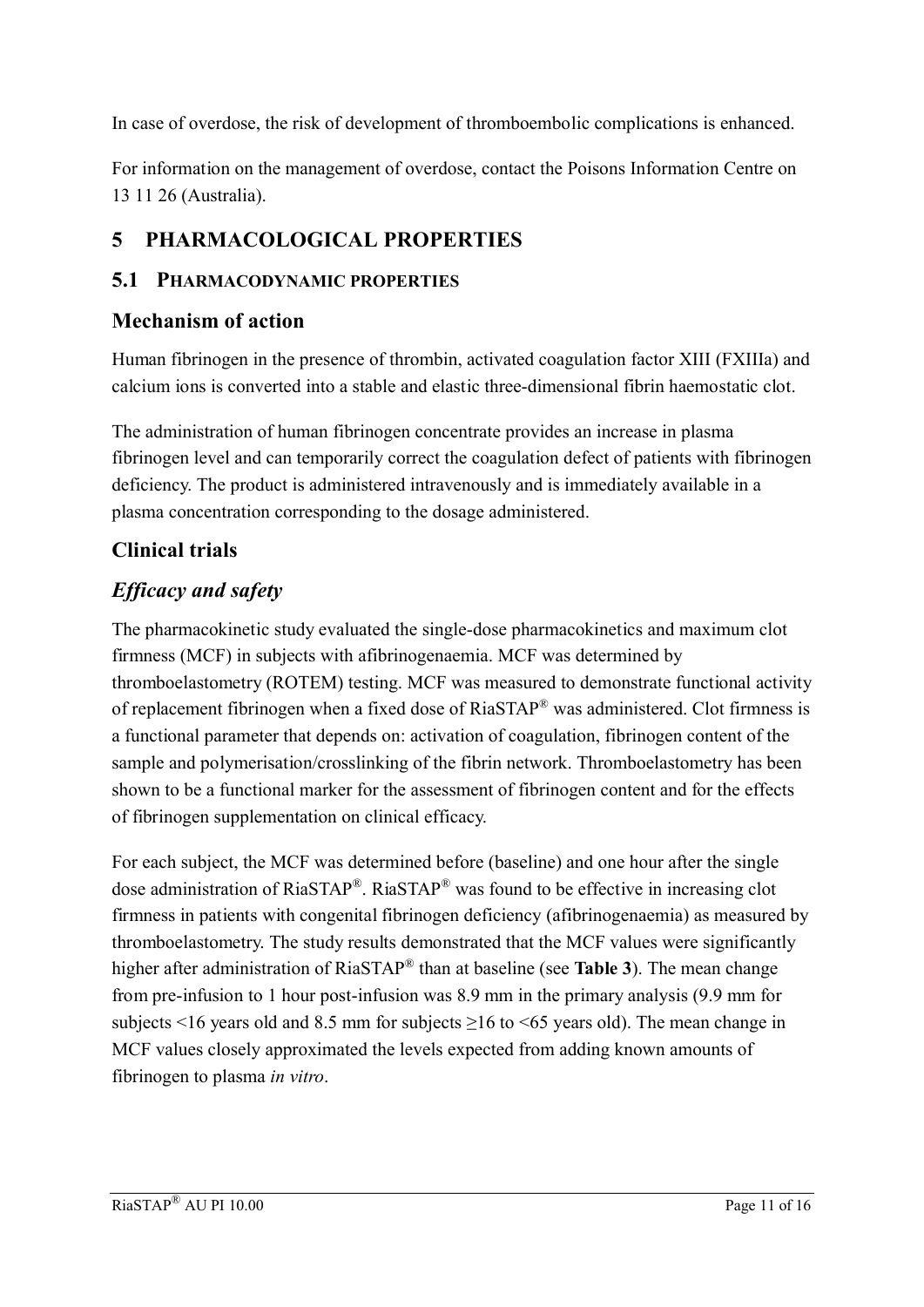| Time point                         | n        | $Mean \pm SD$  | <b>Median</b> (range) |
|------------------------------------|----------|----------------|-----------------------|
| Pre-infusion                       | 13       | $() \pm ()$    | $0(0-0)$              |
| 1 hour post-infusion               | 13       | $10.3 \pm 2.7$ | $10.0(6.5-16.5)$      |
| Mean change (primary analysis) $a$ | $15^{b}$ | $8.9{\pm}4.4$  | $9.5(0-16.5)$         |

**Table 3: Maximum clot firmness [mm] (Intention to treat population)**

mm = millimetre  $a$  p-value was  $\leq 0.0001$ .  $<sup>b</sup>$  The mean change was set to 0 for 2 subjects with missing MCF data.</sup>

Adverse reactions encountered during the clinical trials are outlined in Section 4.8 Adverse effects (undesirable effects).

### **5.2 PHARMACOKINETIC PROPERTIES**

A pharmacokinetic study evaluated the single-dose pharmacokinetics before and after administration of human fibrinogen in subjects with afibrinogenaemia. This prospective, open label, uncontrolled, multicentre study consisted of 5 females and 10 males, ranging in age from 8 to 61 years (2 children, 3 adolescents, 10 adults). The median dose was 77.0 mg/kg body weight (range 76.6–77.4 mg/kg).

Blood was sampled from 15 subjects (14 evaluable) to determine the fibrinogen activity at baseline and up to 14 days after the infusion was complete. In addition, the incremental *in vivo* recovery (IVR), defined as the maximum increase in fibrinogen plasma levels per mg/kg body weight dosed, was determined from levels obtained up to 4 hours post-infusion. The median incremental IVR was 17 (range 13.0–27.3) mg/L per mg/kg body weight. **Table 4** provides the pharmacokinetic results.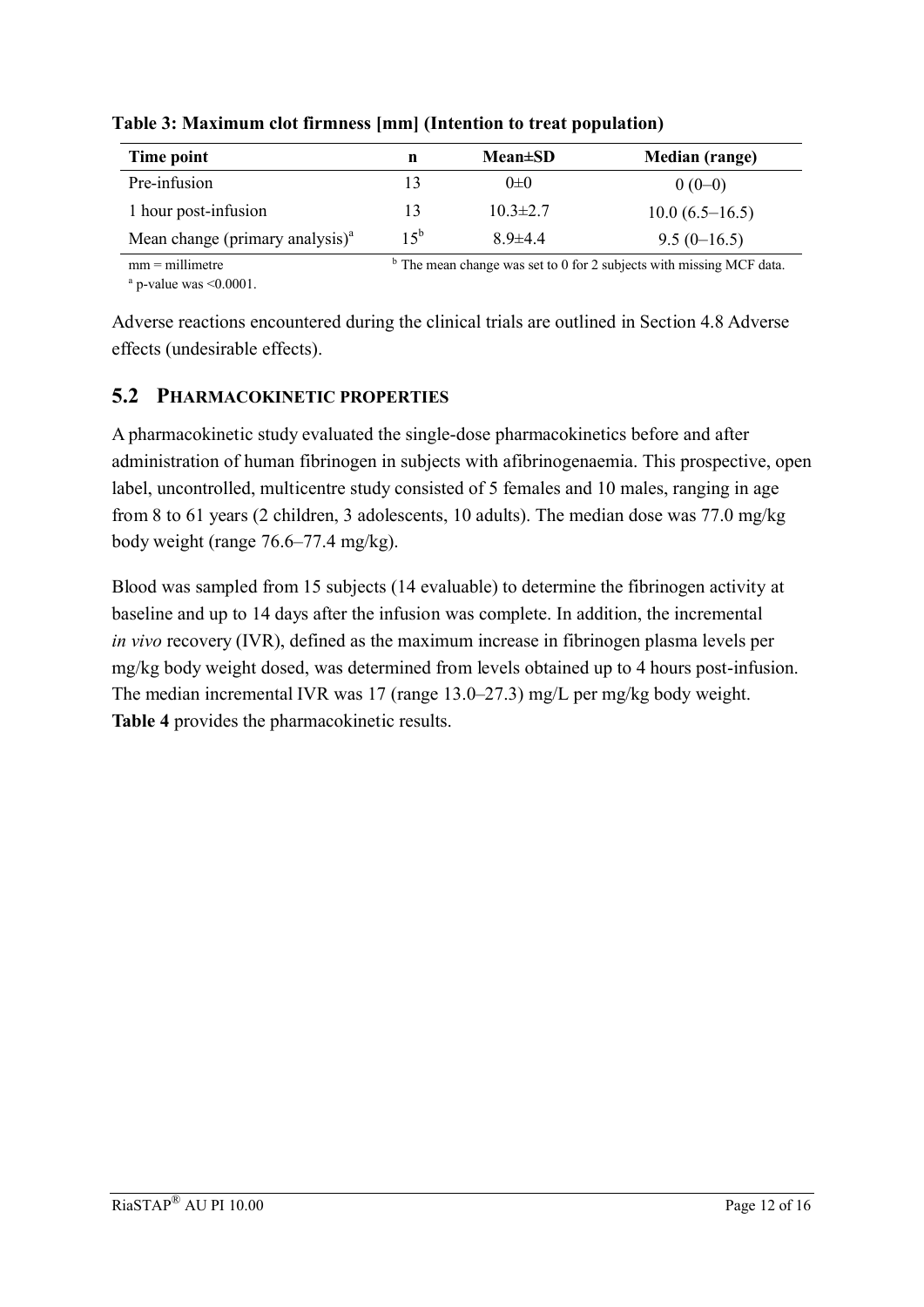| Parameter ( $n = 14$ )                      | $Mean \pm SD$                                      | <b>Median</b> (range)  |
|---------------------------------------------|----------------------------------------------------|------------------------|
| $t_{1/2}$ [h]                               | $78.7 \pm 18.13$                                   | $77.1(55.73 - 117.26)$ |
| $C_{\text{max}} [g/L]$                      | $1.4 \pm 0.27$                                     | $1.3(1.00-2.10)$       |
| AUC for dose of 70 mg/kg [h•mg/mL]          | $124.3 \pm 24.16$                                  | $126.8(81.73-156.40)$  |
| Extrapolated part of AUC [%]                | $8.4 \pm 1.72$                                     | $7.8(6.13 - 12.14)$    |
| Cl [mL/h/kg]                                | $0.59 \pm 0.13$                                    | $0.55(0.45-0.86)$      |
| $MRT$ [h]                                   | $92.8 \pm 20.11$                                   | $85.9(66.14-126.44)$   |
| $V_{ss}$ [mL/kg]                            | $52.7 \pm 7.48$                                    | $52.7(36.22 - 67.67)$  |
| IVR $[mg/L]$ per mg/kg body weight          | $18\pm3.5$                                         | $17(13.0 - 27.3)$      |
| $SD = standard deviation$ .                 | $Cl = \text{clearance}.$                           |                        |
| $t_{1/2}$ = terminal elimination half-life. | $MRT$ = mean residence time.                       |                        |
| $h = hour.$                                 | $V_{ss}$ = volume of distribution at steady state. |                        |

### **Table 4: Pharmacokinetic results for fibrinogen activity**

 $C_{\text{max}}$  = maximum concentration within 4 hours. AUC = area under the curve.

 $V_{ss}$  = volume of distribution at steady state.

IVR = *in vivo* recovery.

**5.3 PRECLINICAL SAFETY DATA**

# **Genotoxicity**

No genotoxicity studies have been conducted with RiaSTAP®.

# **Carcinogenicity**

No carcinogenicity studies have been conducted with RiaSTAP®.

# **6 PHARMACEUTICAL PARTICULARS**

### **6.1 LIST OF EXCIPIENTS**

Albumin

Arginine hydrochloride

Sodium hydroxide (for pH adjustment)

Sodium chloride

Sodium citrate.

### **6.2 INCOMPATIBILITIES**

Do not mix RiaSTAP<sup>®</sup> with other medicinal products or intravenous solutions. RiaSTAP<sup>®</sup> should be administered through a separate injection site.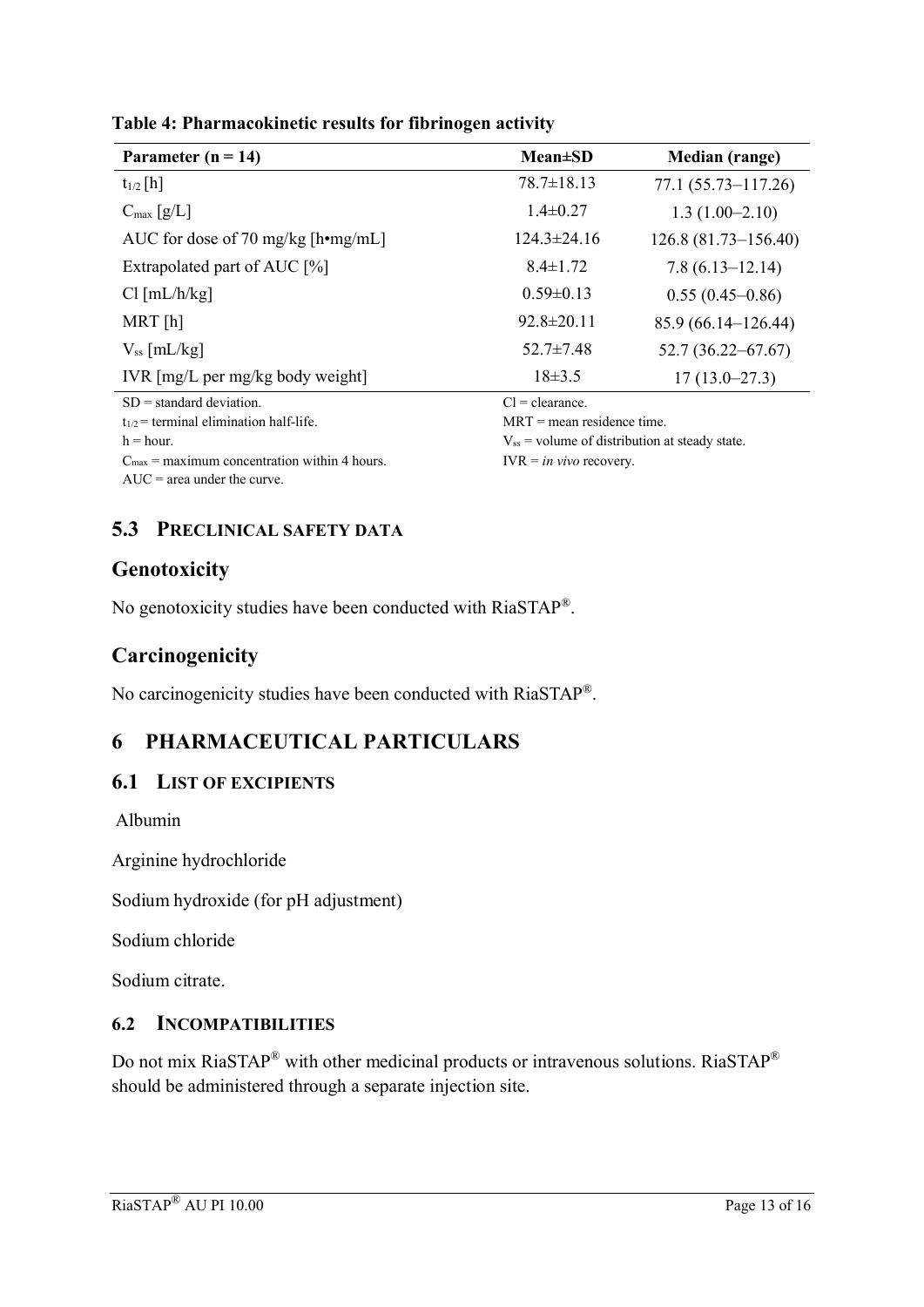### **6.3 SHELF LIFE**

In Australia, information on the shelf life can be found on the public summary of the Australian Register of Therapeutic Goods (ARTG). The expiry date can be found on the packaging.

## **Reconstituted product**

This product does not contain an antimicrobial preservative. To reduce microbiological hazard, the product should be used as soon as practicable after reconstitution. If it is not administered immediately, it must be stored below  $25^{\circ}$ C and used within 6 hours of reconstitution. The reconstituted solution should not be stored in the refrigerator.

#### **6.4 SPECIAL PRECAUTIONS FOR STORAGE**

Store at  $2^{\circ}$ C to  $8^{\circ}$ C (Refrigerate. Do not freeze). Protect from light. Do not use after the expiry date.

#### **6.5 NATURE AND CONTENTS OF CONTAINER**

Each RiaSTAP<sup>®</sup> single pack contains:

- One glass vial of 1 g human fibrinogen, with a rubber stopper closed with an aluminium cap and a plastic disc

- One glass vial of 50 mL Water for Injections, with a rubber stopper closed with an aluminium cap and a plastic disc

- One transfer set

- One dispensing pin

- One syringe filter.

RiaSTAP® is packaged in latex-free materials.

#### **6.6 SPECIAL PRECAUTIONS FOR DISPOSAL**

In Australia, any unused medicine or waste material should be disposed of in accordance with local requirements.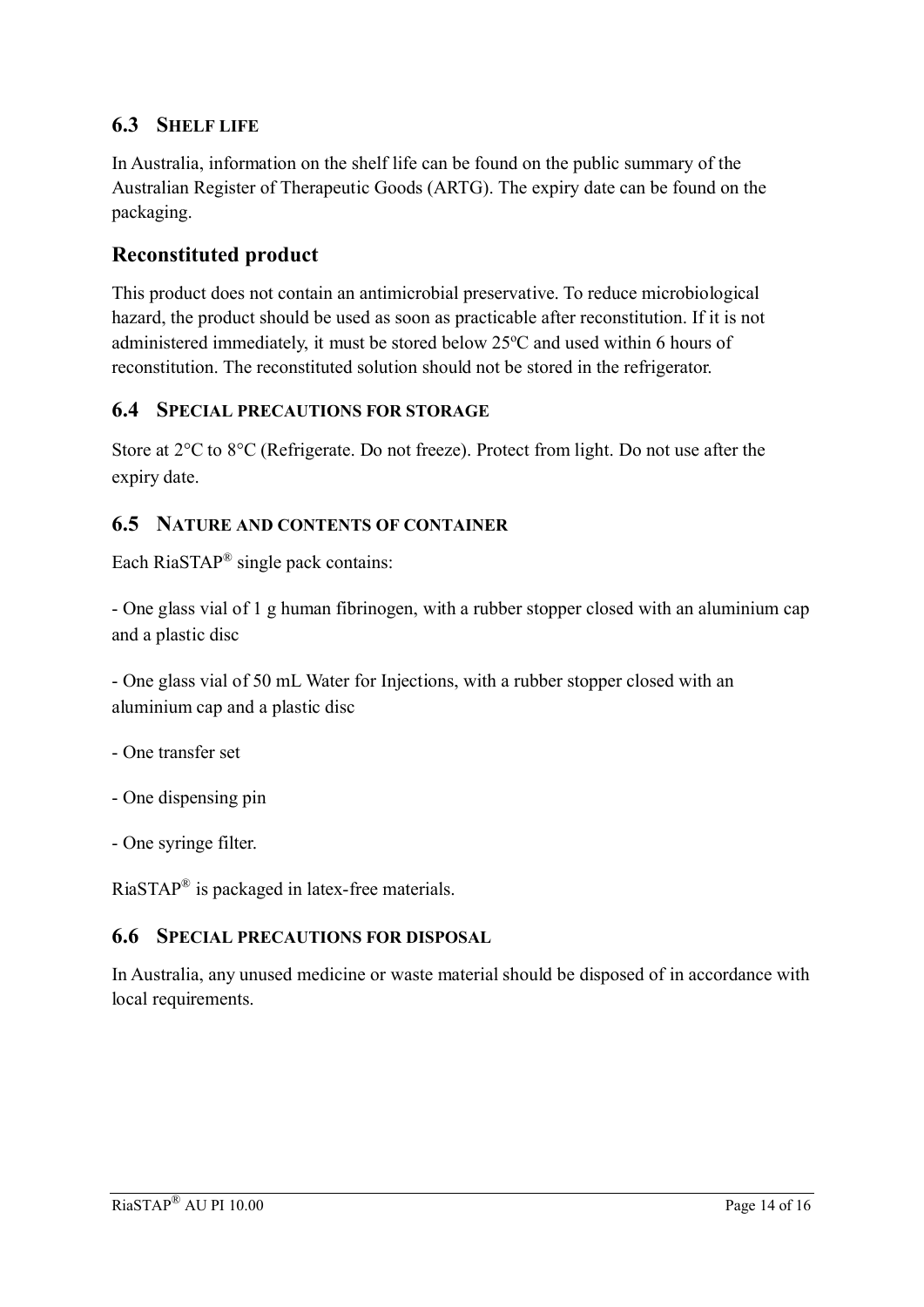#### **6.7 PHYSICOCHEMICAL PROPERTIES**

#### **CAS number**

9001-32-5

## **7 MEDICINE SCHEDULE (POISONS STANDARD)**

Unscheduled

### **8 SPONSOR**

CSL Behring (Australia) Pty Ltd ABN 48 160 734 761 189–209 Camp Road Broadmeadows VIC 3047 Australia

#### **Manufacturer**

CSL Behring GmbH 35041 Marburg Germany

#### **For Medical/Technical Enquiries**

TOLL FREE: 1800 642 865

#### **For Customer Service Enquiries**

TOLL FREE: 1800 063 892

customerservice@cslbehring.com.au

www.cslbehring.com.au

### **9 DATE OF FIRST APPROVAL**

02 August 2010

### **10 DATE OF REVISION**

21 May 2020

® Registered trademark of CSL Limited Group of Companies